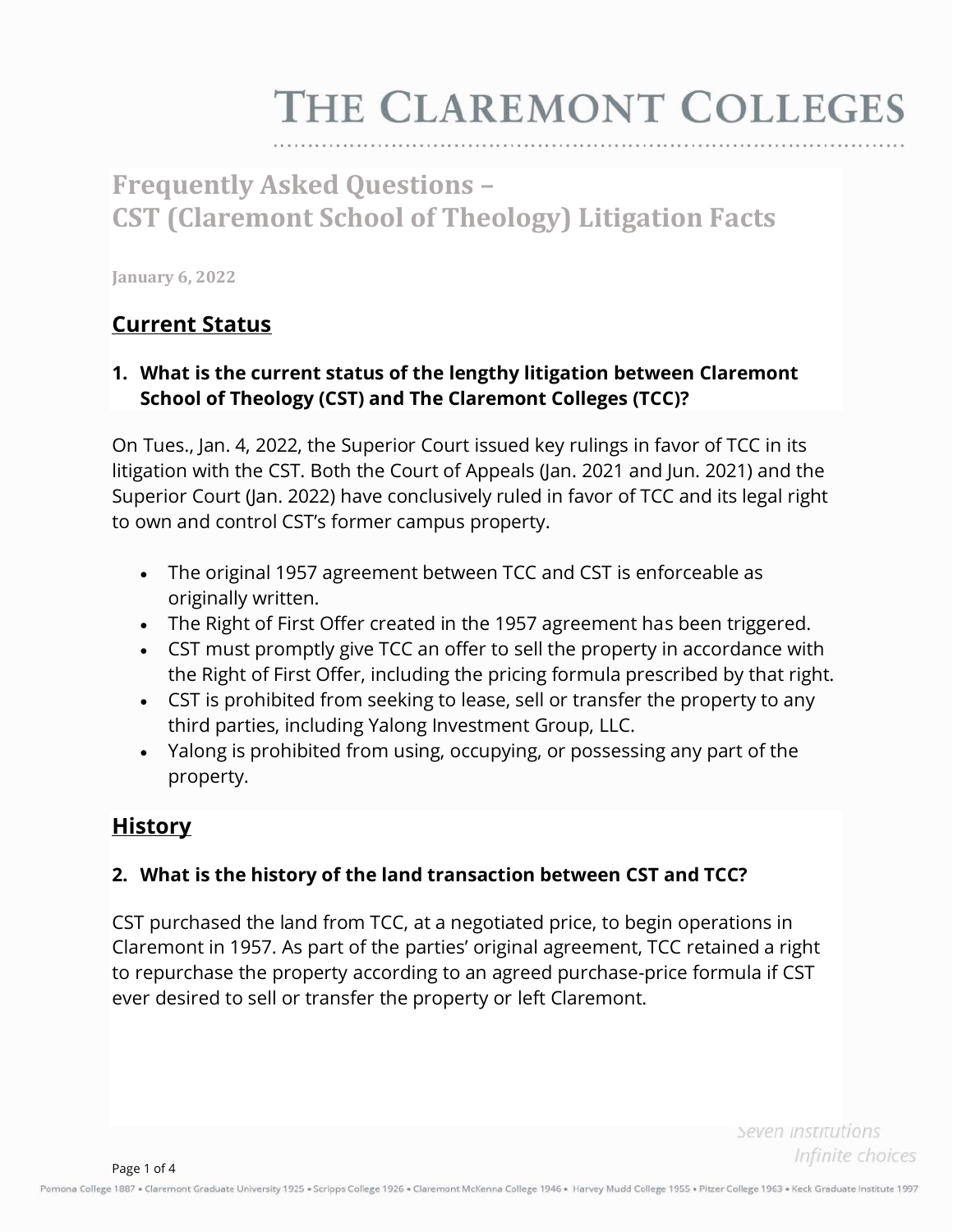#### **3. Was CST "surprised" by TCC's repurchase right?**

No. CST agreed to the repurchase right in 1957, that right was documented in their 1957 agreement, and that right has been recorded in the property's chain of title ever since. In addition, CST periodically acknowledged and affirmed TCC's repurchase right over the years, including in 2001 and 2006.

# **Property Use**

#### **4. Did CST ever have a legal right to sell the property to whoever they chose?**

No, as specified in the 1957 agreement, TCC has always had a repurchase right. And based on that right, the Court has ordered CST to sell the property to TCC in accordance with the repurchase right.

#### **5. Does TCC have specific plans for the use of the property?**

TCC envisions several potential uses consistent with the higher education mission of TCC and consistent with local zoning and land use designations (the property is zoned Institutional Educational) including: additional student housing for several institutions caused by increased enrollment due to student deferrals and limited study abroad opportunities resulting from the pandemic; additional office and classroom spaces as institutions renovate or replace aging facilities; and new TCC initiatives and academic programs.

#### **6. What is the current status of operations on the property?**

CST entered into a sale/lease agreement with Yalong, a developer/operator/tenant to operate and develop the property. Yalong has paid CST more than \$10 million in connection with that agreement.

The Court's Jan. 4, 2020, ruling prohibits Yalong from using, occupying, or purchasing any part of the property.

> Seven institutions Infinite choices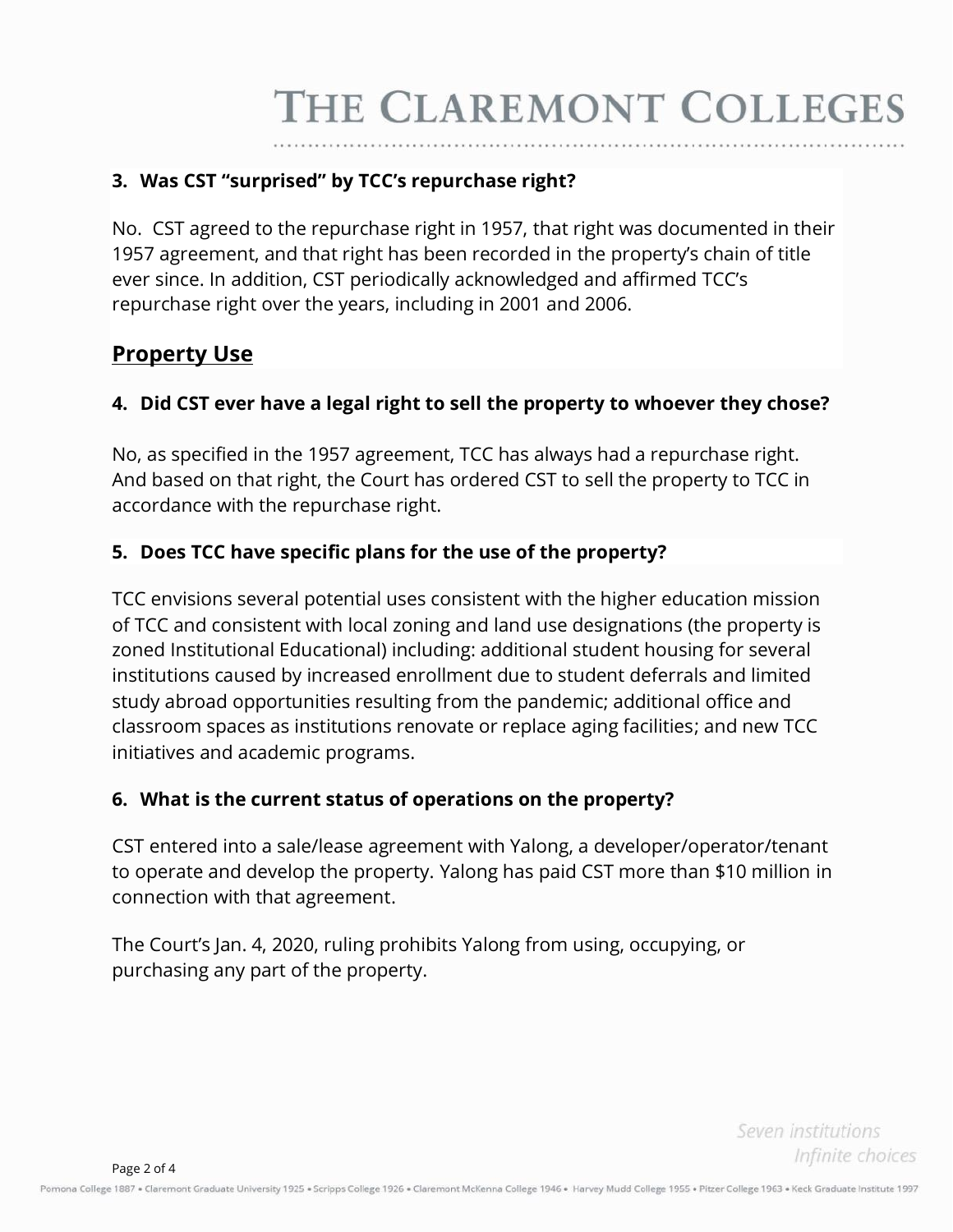#### **7. Are any other third parties currently using the property?**

Despite court rulings, CST has continued to allow third parties to operate on CST's former campus property. TCC has independently learned that several of those third parties, including Western University of Health Sciences, have filed for business licenses to operate on that property. Western University has produced a copy of its agreement with CST to TCC. That agreement purports to give Western University the exclusive right to use parts of CST's former campus property, starting on August 1, 2021. It appears Western University entered into that agreement, despite having knowledge of TCC's position in the pending litigation. Now that TCC has obtained a final judgment as to CST and has obtained an order prohibiting Yalong from operating on the property, TCC is evaluating next steps as to Western University. TCC has previously informed Western University that it intends to seek an injunction prohibiting Western University from using the property. TCC has also expressed its sincere regret that CST chose to draw Western University onto the property and into the pending litigation.

# **Litigation**

#### **8. Why did CST bring legal action against TCC?**

In 2016, following several offers from TCC to purchase portions of the property (at values substantially higher than required under the 1957 agreement) and renovate the housing units on the CST campus for CST's benefit, CST sued TCC in an attempt to avoid TCC's right to repurchase the property. CST has lost that legal action.

#### **9. Is TCC responsible for the financial and litigation predicament CST finds itself in today?**

No. As with any higher education institution, financial responsibility rests with the administration and board of trustees. In this case, CST's board of trustees and administration made a series of decisions to spend down its endowment. The lawsuits are an attempt to improve CST's financial position in violation of CST's longstanding promises and legal commitments.

> Seven institutions Infinite choices